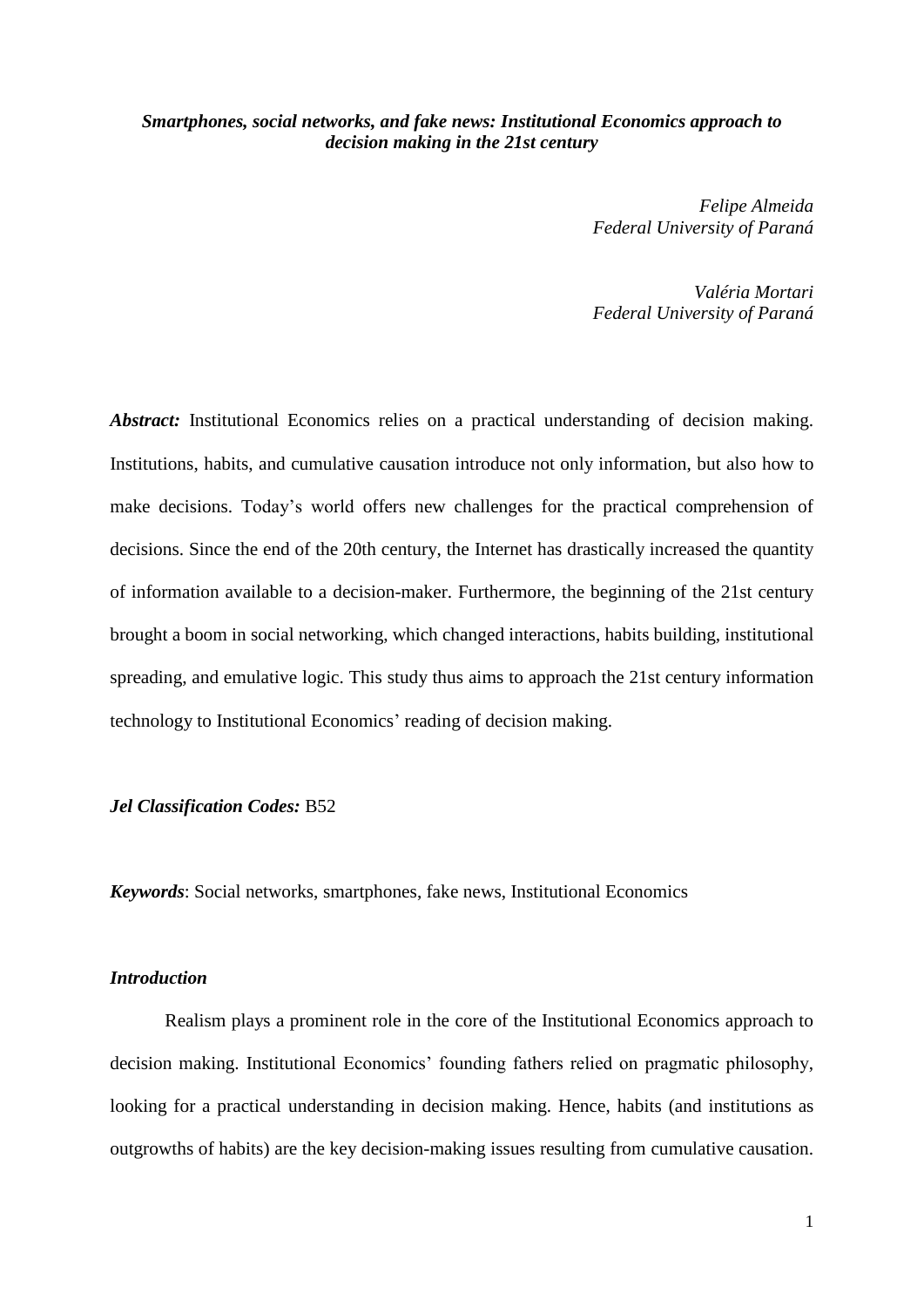From an evolutionary perspective, habits carry information, emulative logic, and vested interests. Behaviors of others impact how decision-makers interact through direct or indirect observation, emulation of a social class, and a corporation hegemony social structure. However, today's world differs from the times of Institutional Economics' founding fathers. The evolution of technology toward receiving information and interacting with others has dramatically changed decision making. Since the end of the 20th century, the Internet has drastically increased the quantity of information available to a decision-maker. The decisionmaker's main task was to select reliable sources of information and recognize that pre-Internet habits may be obsolete. Such adaptation requires time.

The beginning of the 21st century brought a boom in social networking, which changed interactions, habits building, institutional spreading, and emulative logic. Social networks have become not only a filter of information, but they also have been used to give meaning to information, making fake news widespread and intensifying emulation and corporative hegemony. This study aims to approach the 21st century era of social networks to Institutional Economics' reading of decision making, specifically examining habit building, social interaction, emulative logic, and corporative hegemony. The next section analyzes the impact of smartphones and social networks on decision making, arguing that problems pertaining to their use are ceremonial and not instrumental, which is different from what is usually argued. What follows is a section emphasizing that social networks persuasion means social persuasion in modern times, seeing fake news as a ceremonialism that culminates in domination, and the influencer as an expression of corporate hegemony. The paper ends with some closing notes.

#### *Smartphones and Social Networks*

Nowadays, smartphones are much closer to computers than mobile phones. A mobile device used to be an important interaction device at the end of the 20th century, through which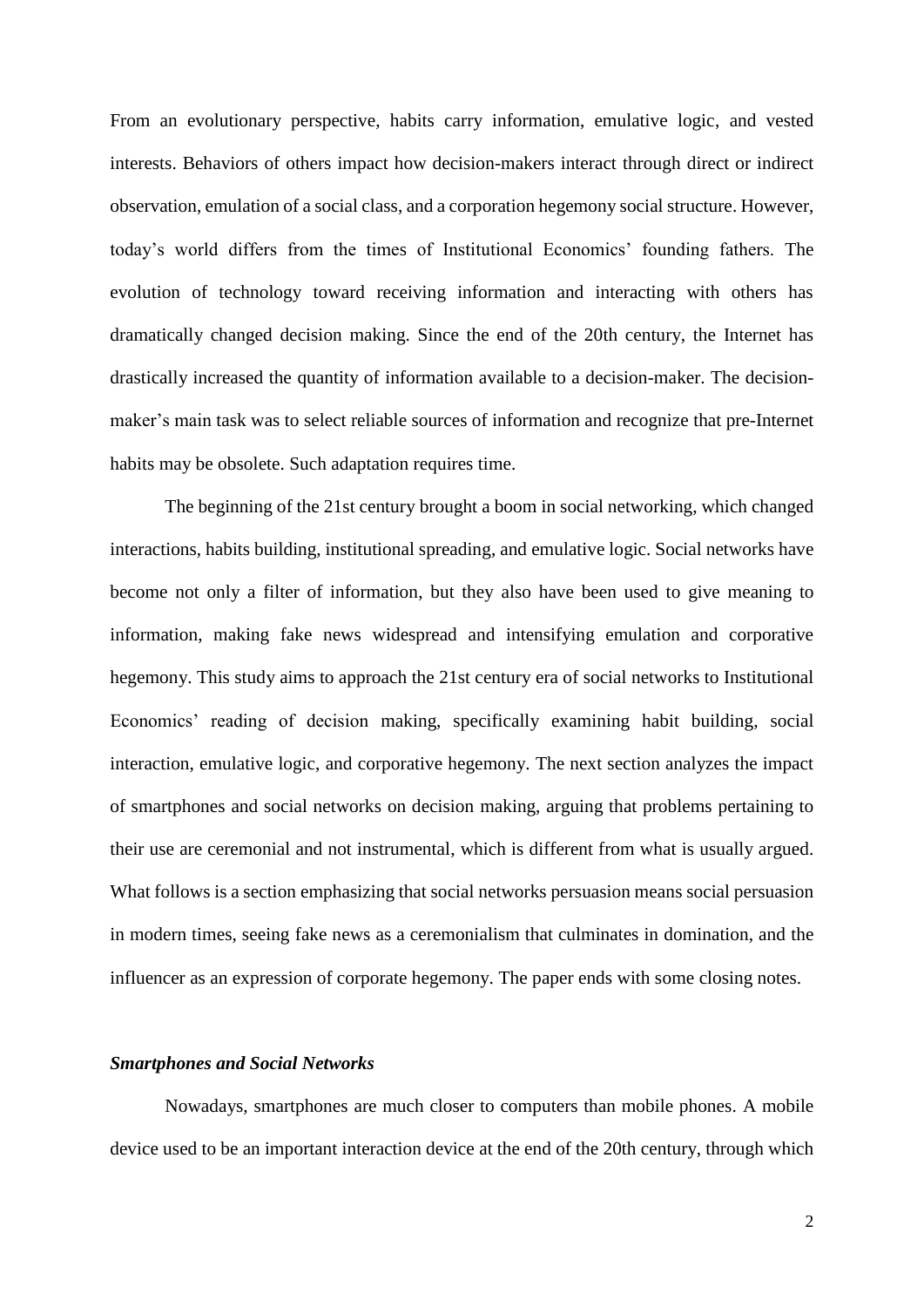people received and made telephone calls. Mobile phones have evolved to smartphones. Today, we check e-mails, text, listen to music, take pictures, record videos, surf on the Internet, use social networks, and we rarely make calls through our smartphones. Despite the lack of telephone calls, smartphones have become the main asset of interaction at the beginning of the 21st century, being especially popular among youngsters. There is a debate about illnesses generated by smartphones and social networks(Panova and Carbonell 2018, Darcin *et al*. 2016). These illnesses are usually loneness, anxiety, depression, and smartphone addiction (Bian and Leung 2015, Darcin *et al*. 2016, Veissière and Stendel 2018). Youngsters are more likely to develop those conditions (Aljomaa *et al*. 2016, Cha and Bo-Kyung 2018). Studies and research on the problem of using smartphones and social networks usually address the existence of social networks as the source of the problems. This paper offers an institutional reading of the harm in using smartphones and social networks in which the technology itself is not the key issue.

Instrumentalism and ceremonialism associated with behavior or decisions are in the core of Institutional Economics. Instrumentalism relies on the problem-solving process of a community, that is, its "efficient cause," and ceremonialism is based on an institutional provision of distinction, status, privilege, that is, the "sufficient reason" (Bush 1987). For Paul Dale Bush (1987, 1994), both instrumental and ceremonial values warrant patterns of behavior in a society. Our criticism of the usual studies on smartphones and social networks relies on those studies pointing out instrumentalism as the problem of smartphones and social networks. Usually, the issue is that smartphones and social networks have a negative impact on society. We agree with this statement for different reasons. It is not a terrible thing having a computer called "smartphone." We can find places and information wherever we are. We can call a driver or food delivery 24-7. We can receive information in real time. Social networks are not terrible either. They help us to re-establish connections with old friends or communicate with relatives living on the other side of the Earth, for instance. Hence, the possibilities generated by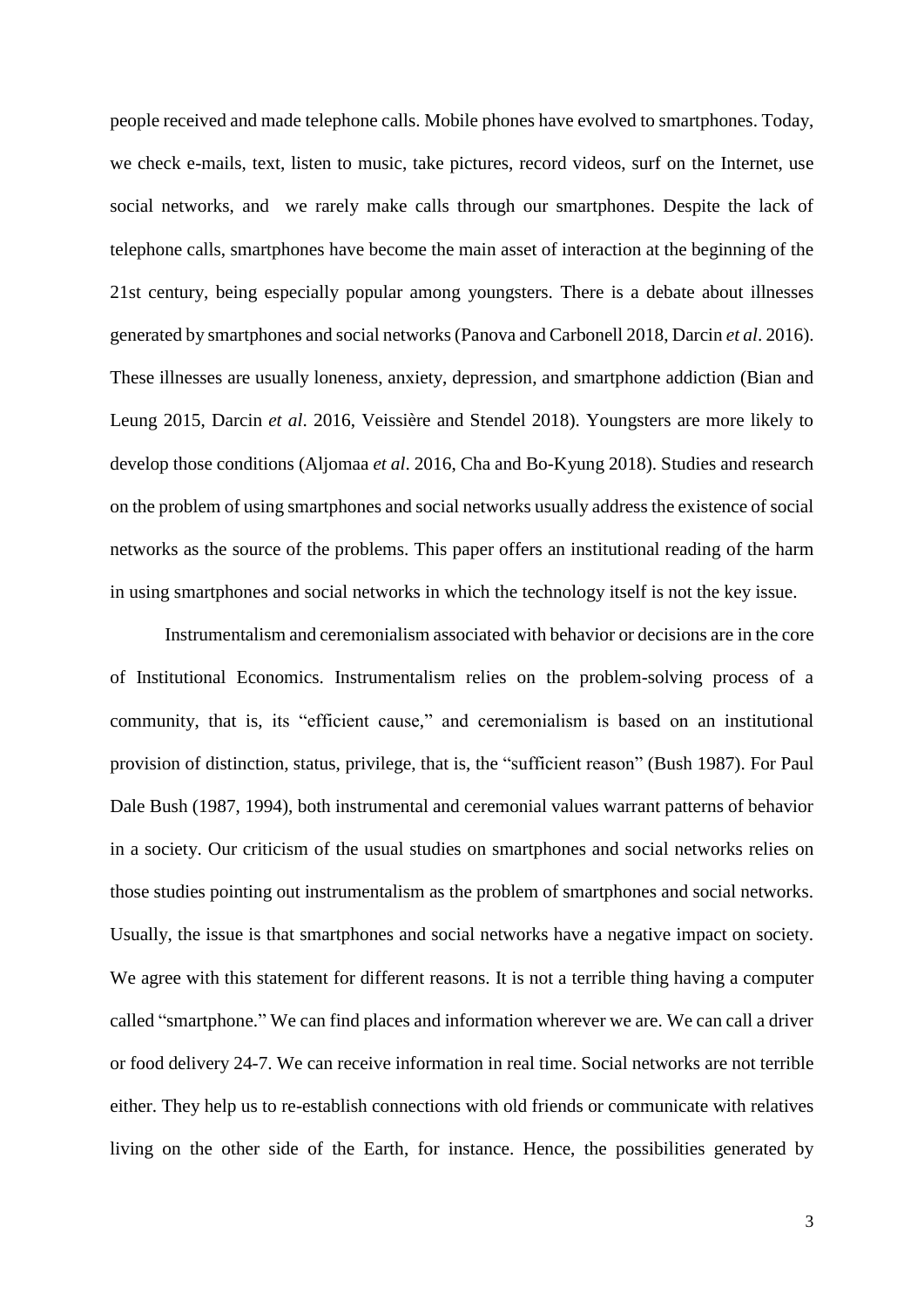smartphones and social networks in our lives are amazing. From this perspective, it is hard to see what the problems are because they are ceremonial and our description was instrumental.

For a technology to take place in a society, it must be encapsulated by society institutions (Bush 1987). However, ceremonial encapsulation adapts a technological innovation to ceremonial values (Junker 1982, Waller 1987). Problems regarding the use of smartphones and social networks are not in their technologies. The problem is us. The problems are the institutions that build us. Today, institutions are not very different from those in the pre-socialnetworks world. The main difference is, as connection is in the core of using smartphones and social networking, we deal with institutions more intensively than before. This is what smartphones and social networks provide. Nowadays, institutions are out there, in our minds, and vibrating or beeping in our pockets. Every time we check our social networks, institutions get strongly reinforced. Consumption, hobbies, daily actions, work activities of people who are close—or people we would like to be close—to us powerfully reinforce habits of thought and lifestyles. This paper addresses that habits of thought and lifestyles are the key problems of smartphones and social networks. They are the forms of ceremonialism that encapsulate instrumentalism, the key issue being the same as that identified by Thorstein Veblen: imbecile institutions of a predatory society (Veblen 1899).

In 1987, Walter Neale stressed three key elements to characterize an institution: (1) "people doing"; (2) "rules" (i.e., generating repetition, stability, and predicable order); and (3) "folk views" (justifying or explaining the activities that are going on). Neale (1987) offered those elements for the description or identification of institutions because they are mental constructions that can be characterized and identified but cannot be observed as a whole. In his approach to identify an institution, Neale presented a key variable to the institutional analysis: observation. Institutionalists identify institutions through anthropological observations (Neale 1987). Hence, observation is central to an institutionalist built her or his analysis. However, it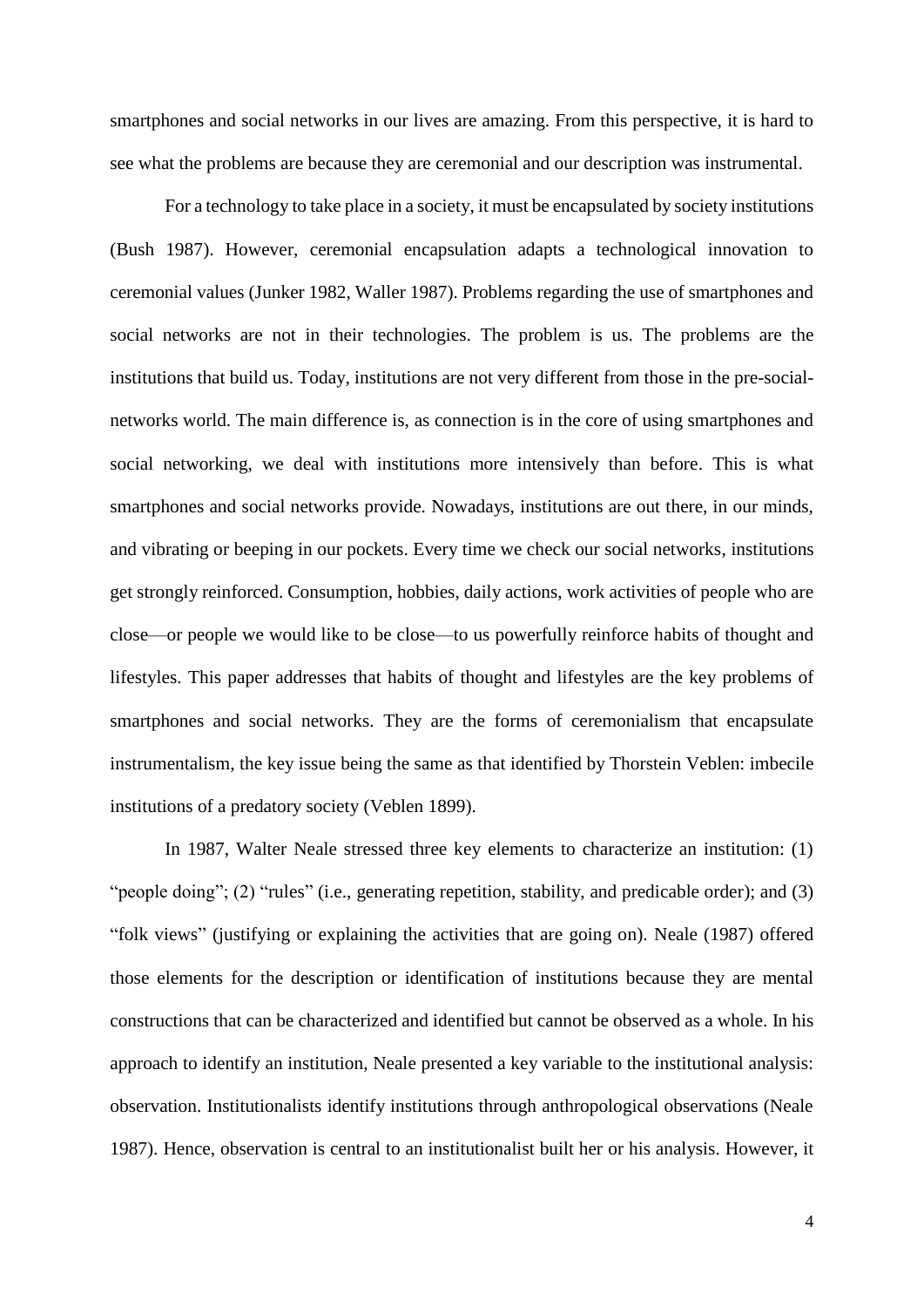is also a key variable in understanding decision making from an institutionalist perspective. "People doing" means that behavior culminates from creation of knowledge according to the perspective of the decision-maker as someone who observes and interprets what occurs around her or him (Almeida 2011, 2014).

If a behavior is learned by observation, someone is to be recognized as a model of that behavior. By observing others, people learn which behaviors generate acceptable and/or desirable responses, and concepts of acceptable and/or desirable responses are also learned. Models are part of the habits of thought; they are mental constructions associated with "folk views"' of how to behave. Observation is also in the core of using social networks, as observation is essential to their use. By observing a timeline or feed news, social network users interact with others. Through this interaction, social network users observe models that reinforce institutionalized behavior and thoughts.

In the world of smartphones and social networking, the observation of institutions is more intense than ever before. In the past, when people were at home, they were less exposed to institutional pressure. To deal with institutions, people had to watch TV or read a magazine. Today, even at home, people are much more exposed to institutions because they are pushing their smartphones. It is the "calling of ceremonialism." Smartphones and social networks made imbecile institutions much more present and active in daily life. Additionally, the trophies showing is very intense in social networks. Usually, there is no place for sadness, failures, or boringness. Social network users observe very intensely ceremonial issues in our society generating more pressure to show social achievements. Today, there is a generation who started using social networks in their early teen years. Among them, anxiety, depression, and suicide have a tragically greater incidence. As far as we understand, the reason for this is not the social networks, but what they constantly give to their users.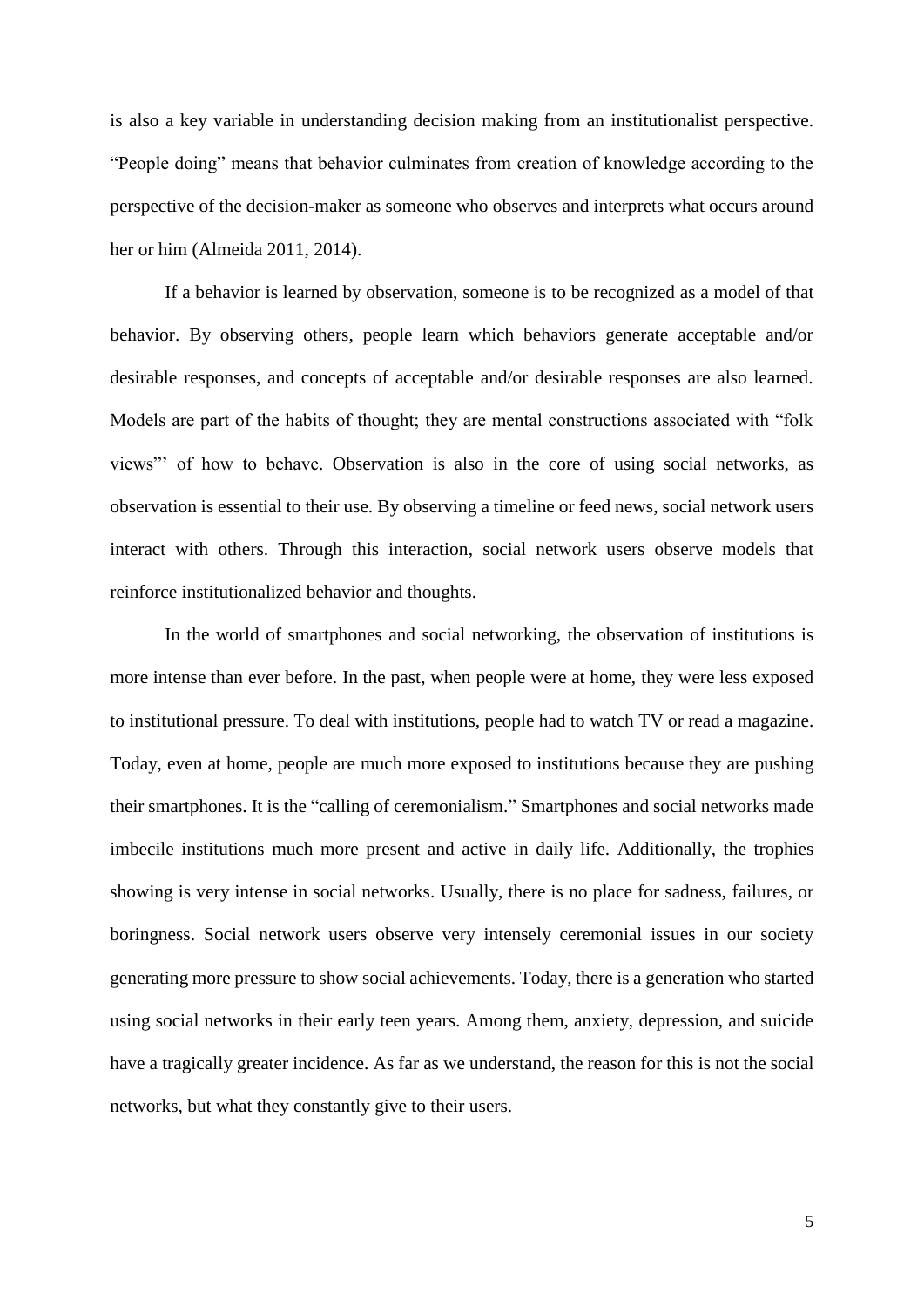### *Persuasion, Fake News, and Corporate Hegemony*

Another main criticism of social networks relies on the persuasion of users. This criticism affirms that social networks are big businesses focused on selling things. Again, the key issue is the institutions of society and persuasion as part of them. Institutions, regularly, persuade decision-makers to buy goods and follow certain lifestyles. Geoffrey Hodgson called it "reconstitute downward causation" (Hodgson 2003, 2004, 2007). By observing and emulation of "people doing," decision-makers acquire and reinforce institutionalized habits. Hence, institutions can offer new perceptions and dispositions to decision-makers rebuilding wants and preferences (Hodgson 2003, 2004). It is not social networks that persuade us. Society has been persuading us since barbaric times, and social networks only intensify our interaction with institutions. 1

There is no limit to persuading a social network user, and even truth is not excluded. For instance, social networks have made fake news a serious contemporary social problem. Fake news is not a product of social networks. They have been part of our societies since the recorded history. For example, slavery and colonialism relied on fake news. Fake news is a ceremonialism that justifies domination. In the past, a society would claim to be stronger, more developed, or democratic, and then, it would dominate other societies. These are ceremonial justifications for domination. When presidents are elected with the support from fake news, fake news are used for domination.

The reason social networks make fake news a serious problem is the combination of an intense contact of users with institutions and the consumption of information through social networks (Celliers and Hattingh 2020). The reason for this is that information consumed through social networks can be separated from sources, and only a fragment of the whole information can be shown, leading to misinformation (Hanson 2007). Additionally, social

l

<sup>&</sup>lt;sup>1</sup> We use the term "barbaric times" as in Veblen (1899).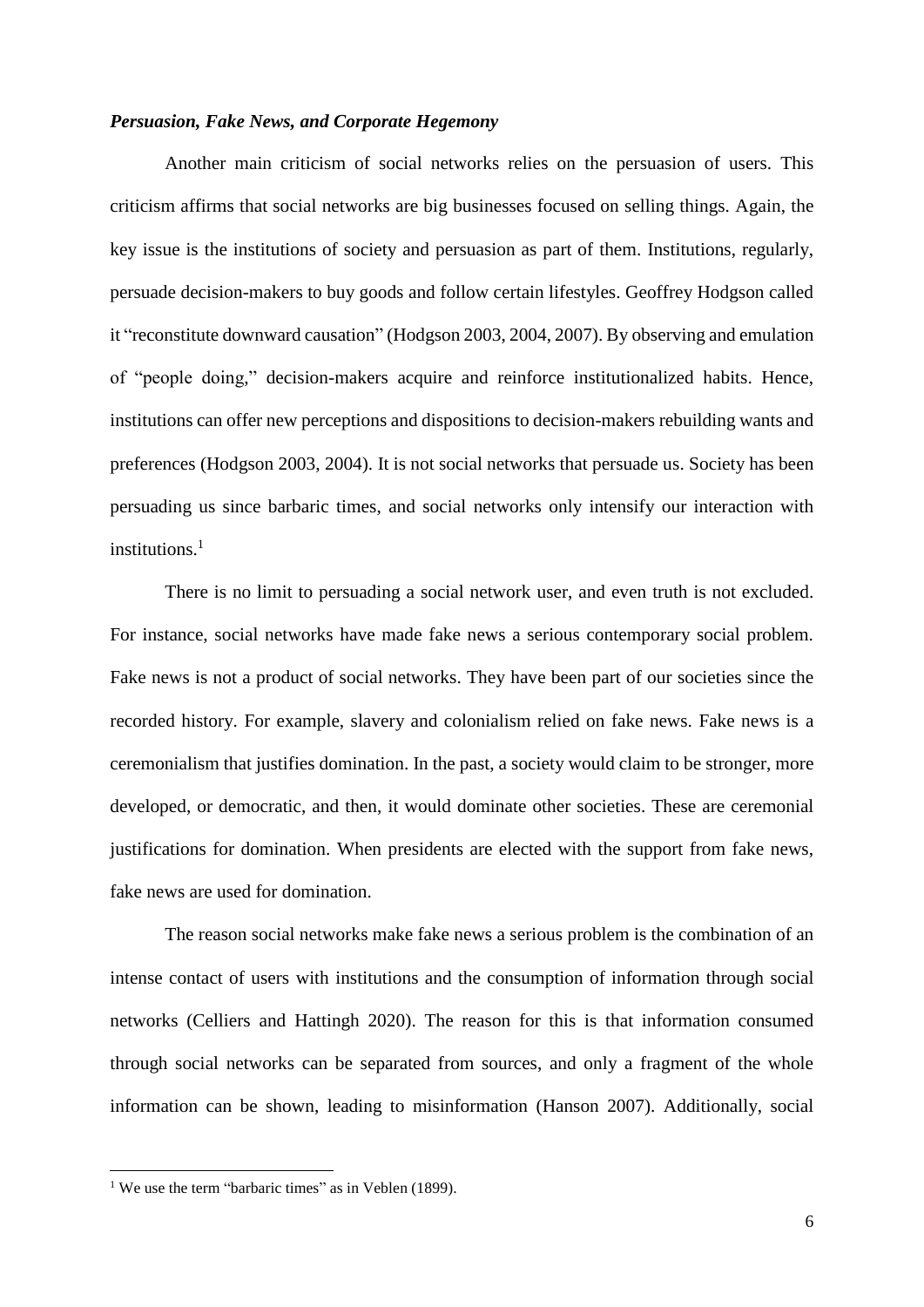network users tend to consume news by reading only headlines (Flinthan *et al.* 2018), which are, in most cases, sensationalists and provide incomplete and superficial knowledge about the subject. Hiroko Kanoh (2018: 1706) explains that when people navigate social networks, they are in a "relaxed mode for informational consumption instead of a critical-thinking mode." In this sense, the degree of persuasion can increase sharply because individuals do not focus on the source of the news that appears on their timeline.<sup>2</sup>

Furthermore, "bubble effects" are common in social networks. Social networks enable people to get together and establish relationships with those who share the same set of ideas. It does not generate shock or tension, not allowing plurality and the evolution of different ideas. On the other hand, in social networks, users can choose to be in contact with a specific kind of people and have the ability to "unfriend" or "unfollow" those who do not share the same ideas (Lazer 2018). Hence, social network users are more likely to consume information offered by people who are more like-minded or congruent with their ideas (Celliers and Hattingh 2020). Thus, social networks users create an "interaction bubble," meaning that people interact with those who have similar opinions and ideas, and consume information provided from those carrying similarities. Bubbles are fed by social network users' tendency to read and share information, without checking, that matches their own ideology **(**McIntyre 2018: 16). Nowadays, social network users are manipulated through fake news to discredit science and build scientific facts without scientific evidence—such as the flat Earth. It is a way to dominate people's decision making through a Lysenko effect (see Bush 1987). The bubble effect have had a great impact on how individuals perceive the environment around them (Flinthan *et al.* 2018), as the bubble effect means "the only thing that matters is that the information falls in line with what the social media user wants to hear and believe" (Celliers and Hattingh 2020: 245). Social network information is seen as more important than facts and science by users. The

 $\overline{\phantom{a}}$ 

<sup>&</sup>lt;sup>2</sup> Lee McIntyre (2018) pointed out that 62% of US adults reported getting their news from social networks, 71% from Facebook, which means 44% of the American population.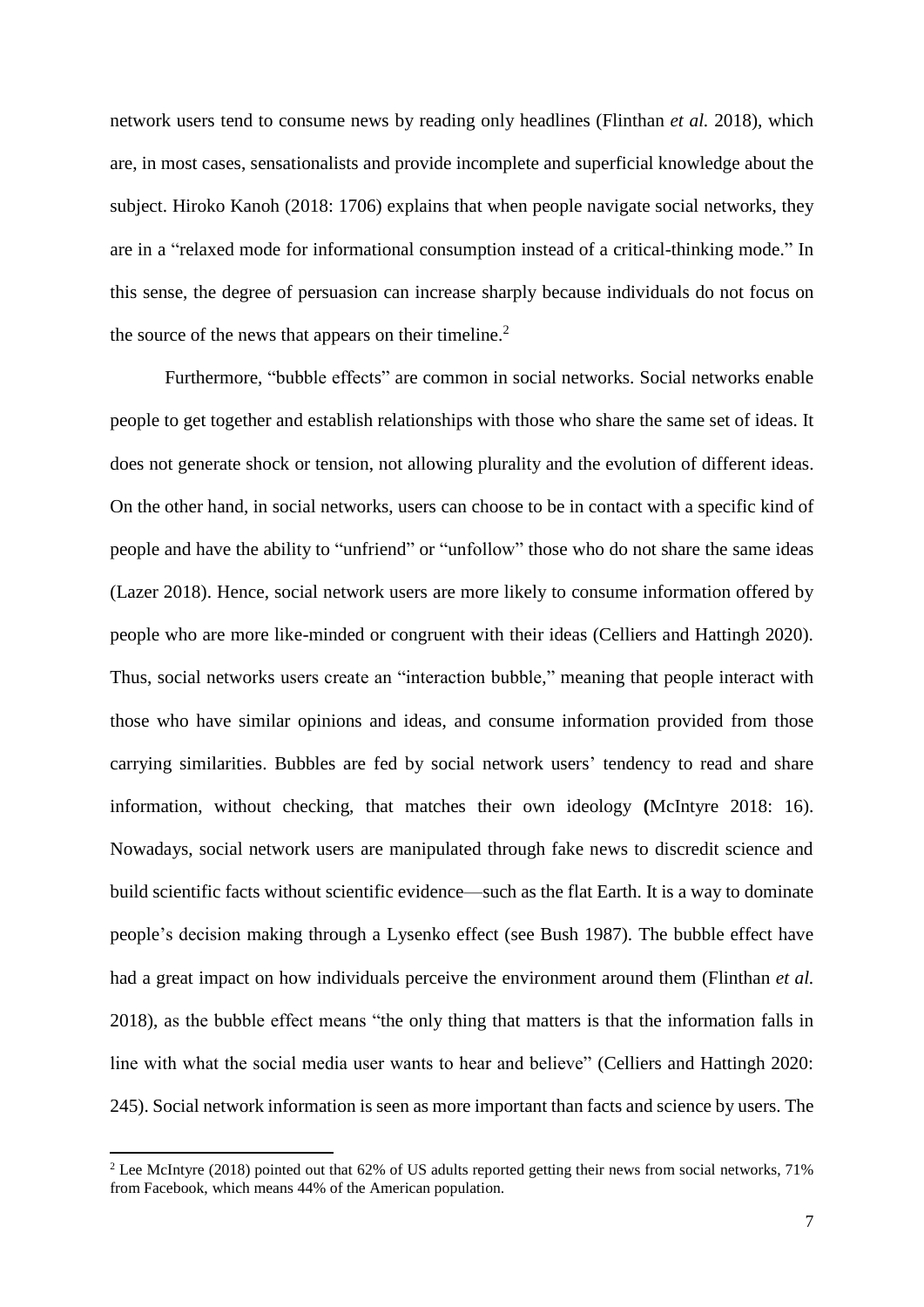consumption of information through social networks can give the feeling of wisdom improvement to users, when they could actually shatter the critical capacity of thinking.

Furthermore, as Professor William Dugger noted, the 20th century institutions became dominated by corporate hegemony (Dugger 1980, 1989). Hence, the instrumentalism of the social networks was inserted in the ceremonialism of corporate hegemony institutions and, obviously, encapsulated by it (see Waller 1987). The only reason that there are social networks is that they were encapsulated by institutions dominated by corporate logic. Instrumentally, social networks can be about connecting people, and in our society's ceremonialism, they are about achieving corporative ends. Evidently, persuading us to buy products is a key corporative end. Users reflect their view of the world in their social networks: they present themselves how they would like to be seen and they connect with people they like. They build a social network persona that interacts with other created personas. From a Veblenian perspective, people try to offer a "status-showing version" of themselves, a version that would triumph in the modern barbaric world. It is one layer of corporate hegemony in social networks. The influencer is another layer.

An influencer is a model that was institutionalized or had its institutionalization reinforced by social networks. An influencer means the status without the power of a celebrity in social networks (see Dugger 1988). This status reinforces lifestyles and the emulative process. Not only is the lifestyle of an influencer emulated, but also her or his celebrity feature. To be an influencer become an "enabling myth," as social network users emulate being an influencer by understanding that she or he has the job of posting her or his life on a social network: a modern time's conspicuous leisure. Obviously, an influencer is a social network spotlight for goods to be conspicuously emulated. It is common business enterprises sending their products as gifts to influencers who give back by showing the products in their timelines or status. Sometimes showing those gifts is explicit: influencers inform that they are displaying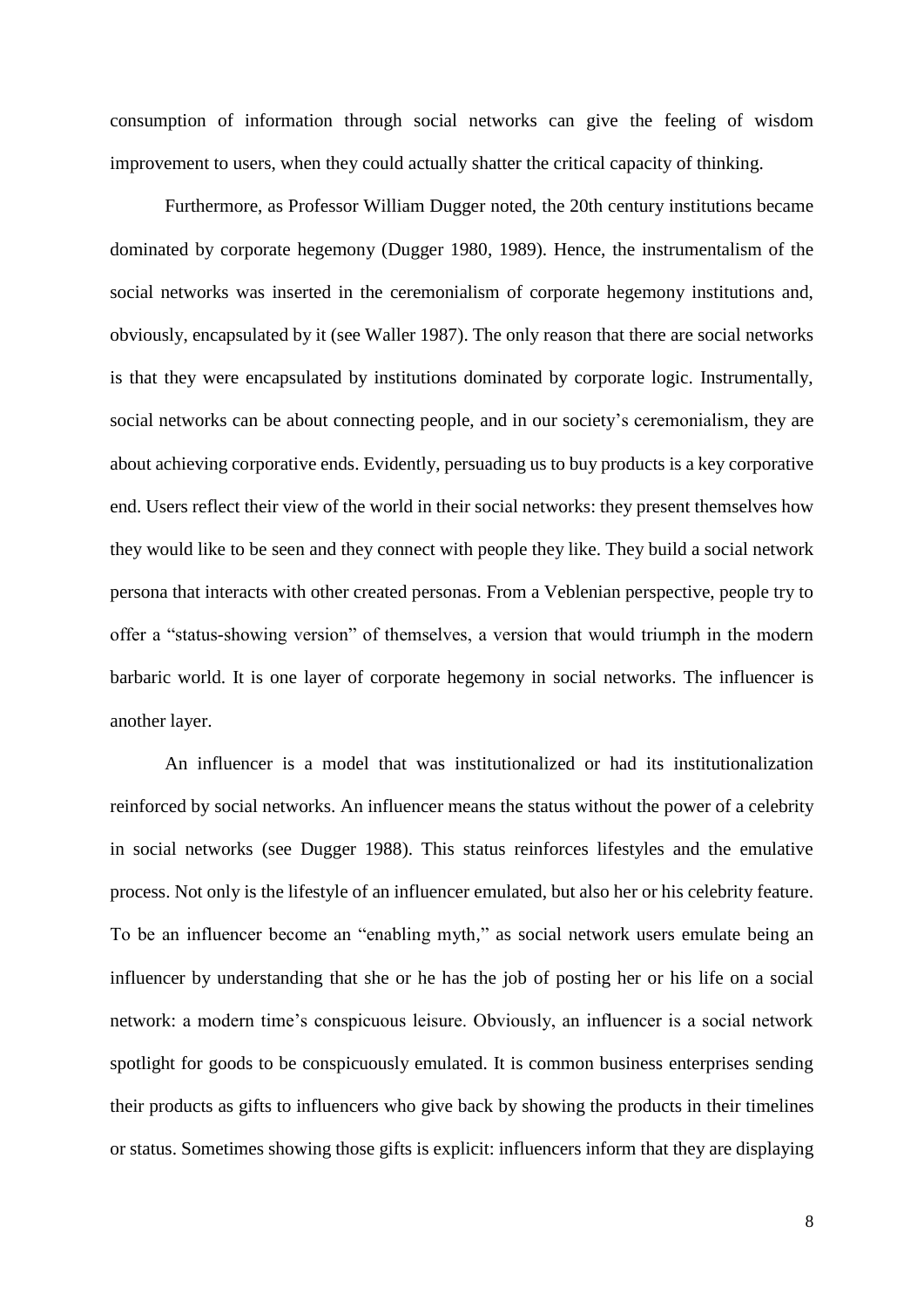a product that was given to them. Other times, influencers introduce gifts by product placement in their posts. Influencers can also have a great importance in building and supporting the bubble effect, as social network users tend to have great confidence in information provided by influencers. Moreover, the believability of false information has more command when it comes from influencers (Celliers and Hattingh 2020).

## *Final Comments*

Currently, there are several criticisms pertaining to the use of smartphones and social networks. Usually, they rely on technological analysis. Our argument is that the problems related to smartphones and social networks are not technological in nature, and it is not new: they are the imbecile institutions of our society. Social networks reflect and strongly intensify institutions through constantly observing their habits. Furthermore, institutions are more active as they are in smartphone sending pushes through social networks. Another main criticism of social networks relies on the persuasion of users that is not generated by technology either. Institutions persuade people to rebuild their desires, tastes, and aspirations. Social networks mean a new channel of interaction among people and institutions, but the interaction is still the same as before the Internet era. Clearly, there are social networks because they were encapsulated by the ceremonialism of corporate hegemony. Social networks are vehicles to show barbaric habits and social trophies. They also created the influencer, a todays' conspicuous leisure model, and a display of business enterprises' goods. Social networks also strongly intensified fake news, a ceremonialism that justifies domination.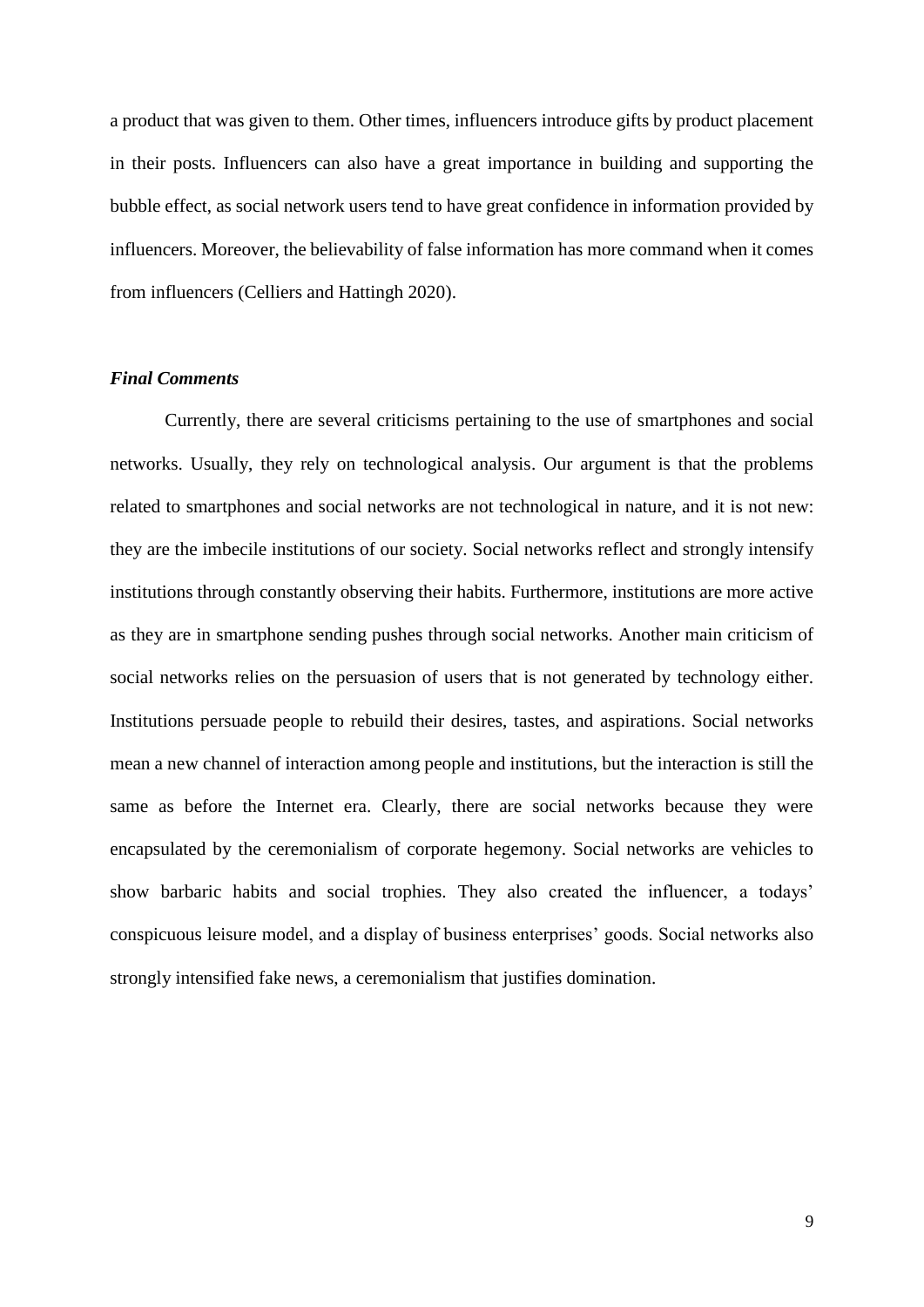## *References*

Aljomaa, Suliman; Mohammad Al Qudah, Ismael Albursan, and Bakhiet, Salaheldin, Abduljabbar. "Smartphone addiction among university students in the light of some variables." *Computers in Human Behavior* 61 (2016): 155-164

Almeida, Felipe. "Vicarious Learning and Institutional Economics." *Journal of Economic Issues* 45, 4 (2011): 839-856

———. "Thorstein Veblen and Albert Bandura: A Modern Psychological Reading of the Conspicuous Consumer." *Journal of Economic Issues* 48, 1 (2014): 109-122

Bian, Mengwei, and Louis Leung. "Linking Loneliness, Shyness, Smartphone Addiction Symptoms, and Patterns of Smartphone Use to Social Capital." *Social Science Computer Review* 33, 1 (2015): 61–79

Bush, Paul. "The theory of institutional change." *Journal of Economic Issues* 21, 3 (1987): 1075-1116

———. "The Pragmatic Instrumentalist Perspective on the Theory of Institutional Change." *Journal of Economic Issues* 28, 2 (1994): 647-657

Celliers, M., and M. Hattingh, 2020, April. A Systematic Review on Fake News Themes Reported in Literature. In *Conference on e-Business, e-Services and e-Society* (pp. 223-234). Springer, Cham.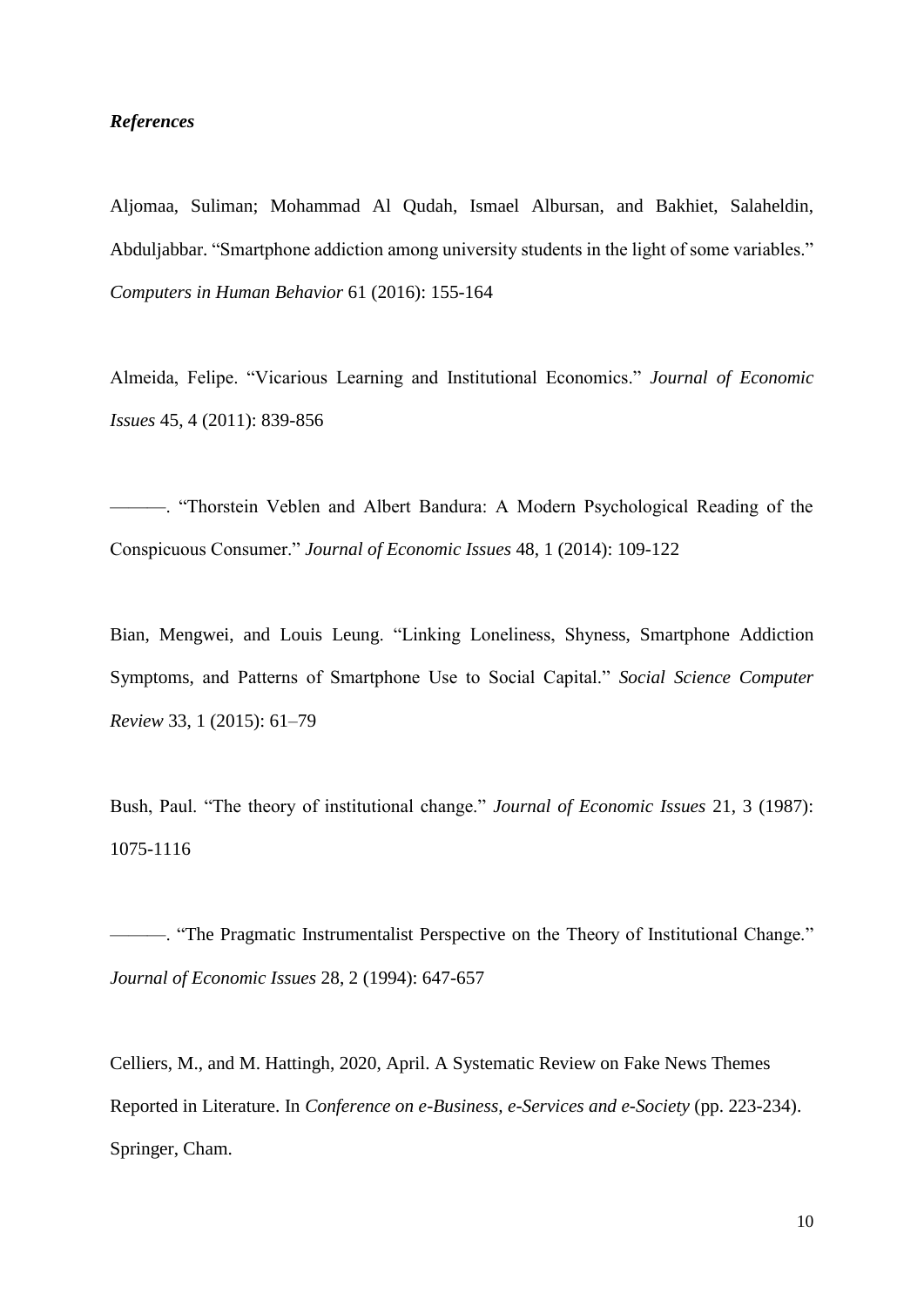Cha, Seong-Soo and Seo Bo-Kyung. "Smartphone Use and Smartphone Addiction in Middle School Students in Korea: Prevalence, Social Networking Service, and Game Use." *Health Psychology Open*, January (2018)

Darcin, Asli, Samet Kose,, Cemal Noyan, Serdar Nurmedov, Onat Yılmaz, and Nesrin Dilbaz. "Smartphone addiction and its relationship with social anxiety and loneliness." *Behaviour & Information Technology* 35, 7 (2016):520-525

Dugger, William. "Power: an institutional framework of analysis." *Journal of Economic Issues* 15, 4 (1980): 897-907

———. "Radical Institutionalism: Basic Concepts." *Review of Radical Political Economics* 20 (1988): 1-20

———. "Emulation: an institutional theory of value formation." *Review of Social Economy* 47, 2 (1989): 134-155

Flintham, M., C. Karner, K. Bachour, H. Creswick, N. Gupta, and S. Moran. 2018, April. "Falling for Fake News: Investigating the Consumption of News via Social Media." In *Proceedings of the 2018 CHI Conference on Human Factors in Computing Systems*, 376. Montreal, QC: ACM

Hanson, J. 2007. *24/7: How cell phones and the Internet change the way we live, work, and play*. Westport, CT: Praeger Publishers.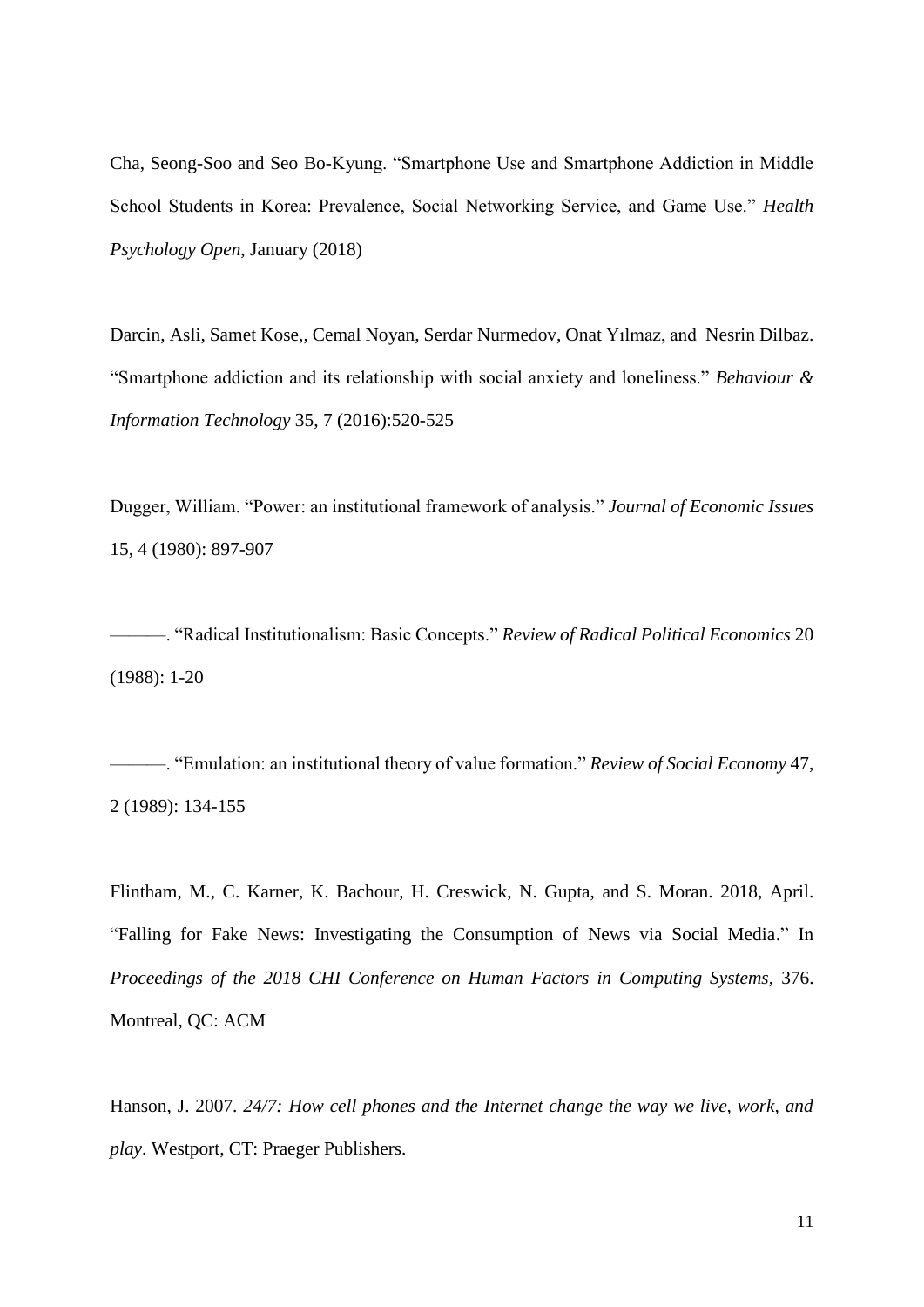Hodgson, Geoffrey. "The hidden persuaders: institutions and individuals in economic theory." *Cambridge Journal of Economics* 27 (2003): 159-175

———. "Reclaiming habit for institutional economics." *Journal of Economic Psychology* 25 (2004): 651-660

———. "Institutions and Individuals: Interaction and Evolution." *Organization Studies* 28, 1 (2007): 95-116

Junker, Louis. "The Ceremonial‐Instrumental Dichotomy in Institutional Analysis: The Nature, Scope and Radical Implications of the Conflicting Systems." *The American Journal of Economics and Sociology* 41, 2 (1982): 141-150

Kanoh, Hiroko. Why do people believe in fake news over the Internet? An understanding from the perspective of existence of the habit of eating and drinking. *Procedia Computer Science* 126 (2018): 1704-1709.

Lazer, D. M. et al. 2018. The science of fake news. *Science 359* (6380), 1094-1096.

McIntyre, L. 2018. *Post-truth*. Cambridge, MA: MIT Press.

Neale, Walter. "Institutions." *Journal of Economic Issues* 21, 3 (1987): 1177-1206.